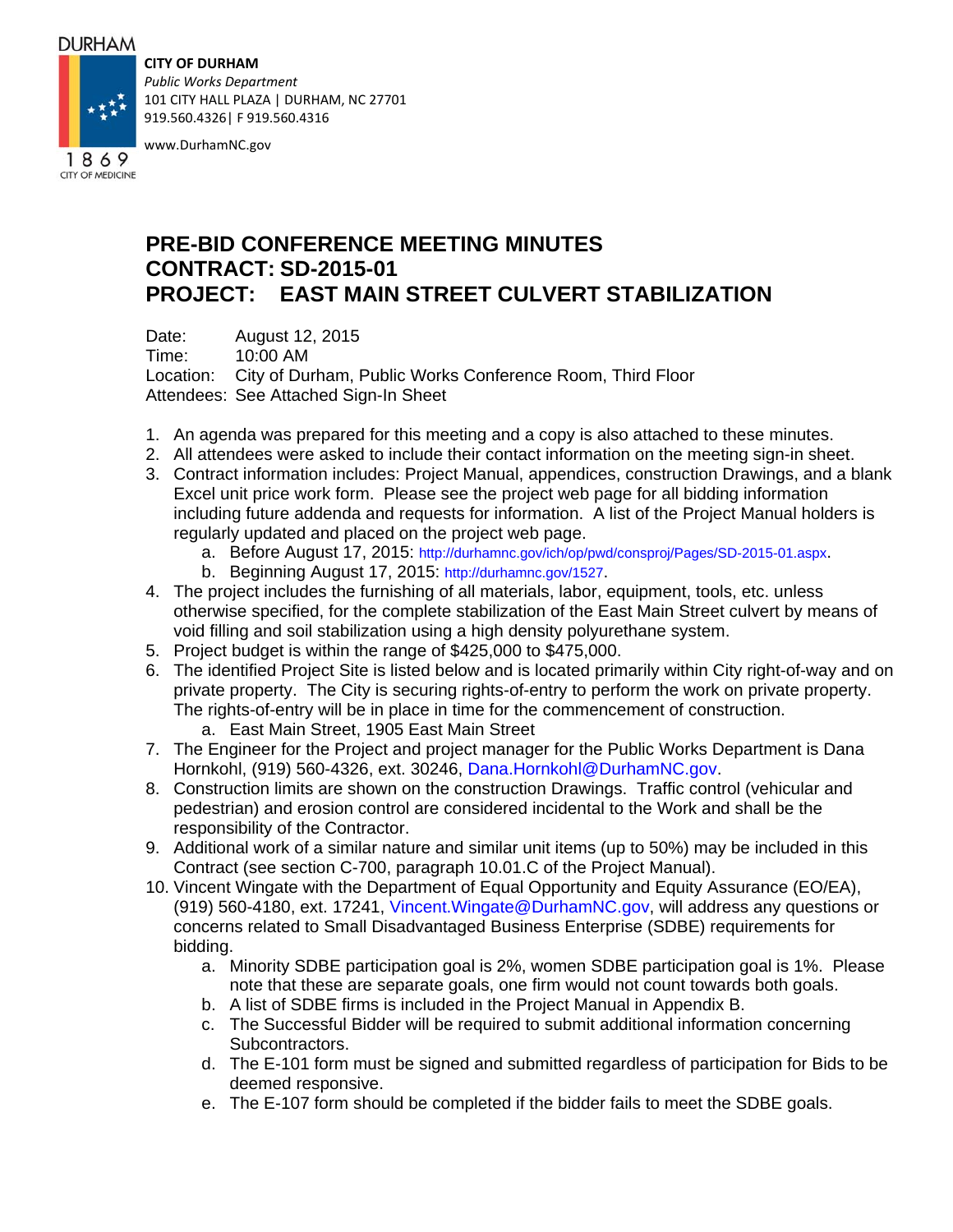Pre-Bid Conference Meeting Minutes – August 12, 2015 SD-2015-01 – East Main Street Culvert Stabilization Page 2 of 2

- f. Subcontractors included on the SDBE list or included in the SDBE database maintained by the City of Durham should be contacted before those not included in these listings.
- g. The North Carolina Department of Transportation also maintains a directory of DBEs that may be used to satisfy the SDBE goals.
- 11. All bidders are required to submit a record of their safety qualifications (see Appendix I). Please complete the form entirely and provide additional information as directed on the form. Failure to provide all of the required information may result in a bid being deemed nonresponsive.
- 12. The Project currently involves twelve (12) unit price work items. Beside each item on the Unit Price Work Form the standard reference is included. The project manager will briefly review the unit price work items.
- 13. It is anticipated that a Notice to Proceed will be issued in November of 2015.
- 14. Contract Times: 150-calendar days to Substantial Completion; 30-calendar days to Final Completion; 180-calendar days total.
- 15. A blank Excel unit price work form may be found on the project web site for inclusion in Bids. It is the Bidder's responsibility to ensure all items in the Unit Price Work Form are correct.
- 16. Contractor shall use Primavera Contract Management and PDRX during the execution of the Contract.
- 17. In order to receive e-mail notification of any addenda or clarifications, send an e-mail to SSD projects @ durhamnc.gov notifying the City of your intent to bid on this project.
- 18. Any errors or omissions discovered in the Project Manual or construction Drawings should be brought to the attention of the Engineer and the City in writing.
- 19. All questions or requests for information must be submitted by 5:00 PM, Thursday, August 20, 2015. No addenda will be issued after Monday, August 24, 2015.
- 20. Compile Bid packages carefully. Include all of the required items. Submit bid packages prior to the Bid Opening on Monday, August 27, 2015 at 10:00 AM to be held in this same conference room.
- 21. Attendee questions.
	- a. The Contractor may submit for Contract Time extensions for valid weather delays that are appropriately documented.

These meeting minutes were prepared by Dana P. Hornkohl on August 15, 2015. Please provide comments and/or additions concerning these minutes by e-mail to Dana.Hornkohl@DurhamNC.gov by close of business, Friday, August 21, 2015.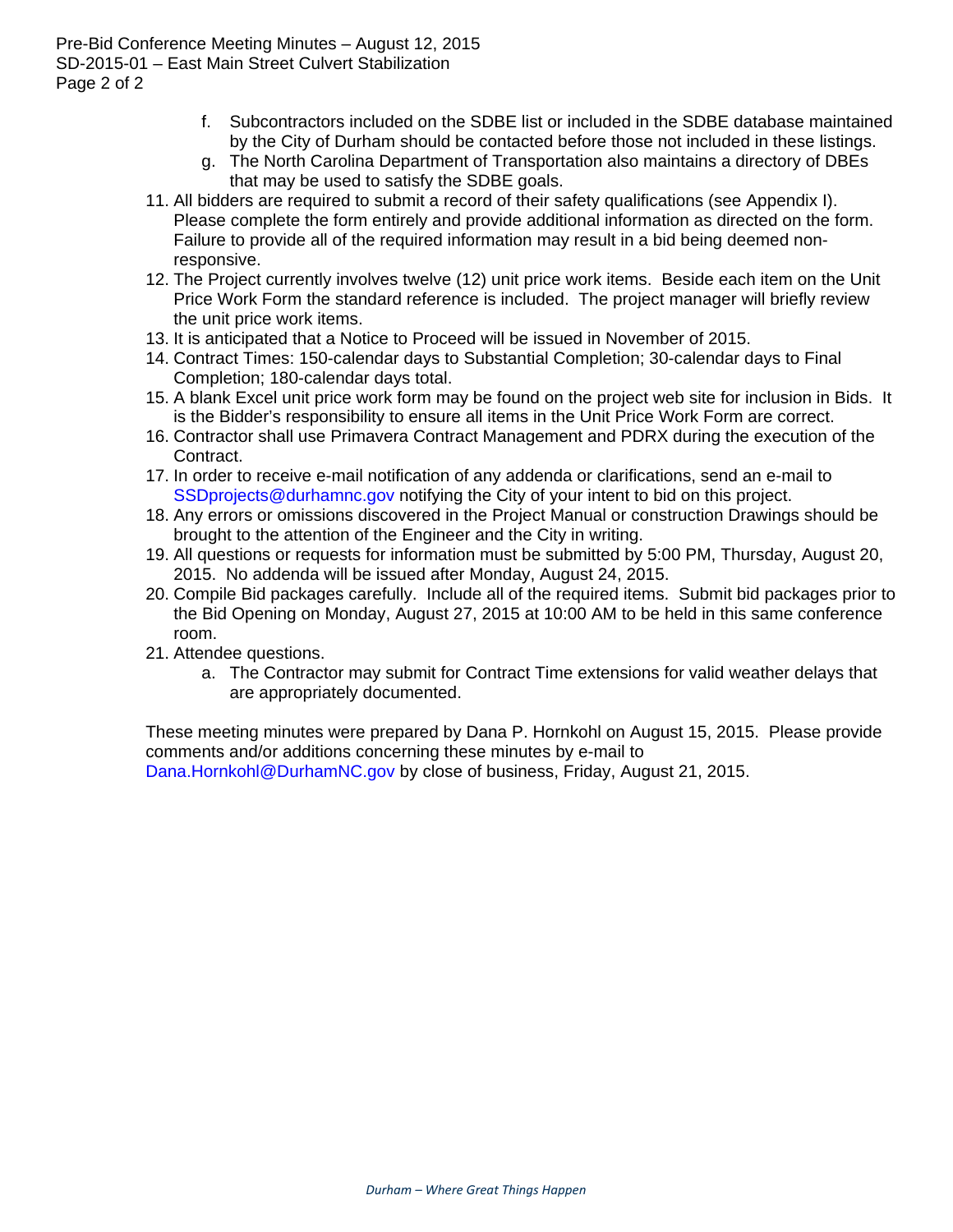| <b>FIRM</b>       | <b>CONTACT</b><br><b>NAME</b> | <b>ADDRESS</b>                         | <b>PHONE</b>                 | <b>FAX</b>     | <b>E-MAIL</b>                 |
|-------------------|-------------------------------|----------------------------------------|------------------------------|----------------|-------------------------------|
| City of Durham    | Dana Hovakan                  | 101 City Hall Plaza                    | 9195604326<br>$ext.$ 30246   | 9195604316     | dam. hovnkoh! @duuham NC.gov  |
| City of Durham    | Yi Wang                       | 101 City Hall Plaza<br>Dunham NC 27701 | 9,95604326<br>ext. 30244     | 9,95604316     | Yi. Wang@durhamvlc.gov        |
| VietekICR         | Mitch<br>Crayton              | BBIS Neville as<br>Colfor, NC          | 3369920746                   | 536996<br>8575 |                               |
| CoD               | Greg Sousa                    | 101 Ctty Hall Pluza<br>27701           | 9195604326<br>$\times$ 30271 |                | Gregory, Sousa@ Dunham NC190V |
| CITY OF<br>DURHAM | VINCENT WINGNE                | 101 CITY HALL PL<br>Durathm 27701      | (919) 560-4180               |                | Vincentiwingate@dwhamac.qu.   |
|                   |                               |                                        |                              |                |                               |
|                   |                               |                                        |                              |                |                               |
|                   |                               |                                        |                              |                |                               |
|                   |                               |                                        |                              |                |                               |
|                   |                               |                                        |                              |                |                               |
|                   |                               |                                        |                              |                |                               |
|                   |                               |                                        |                              |                |                               |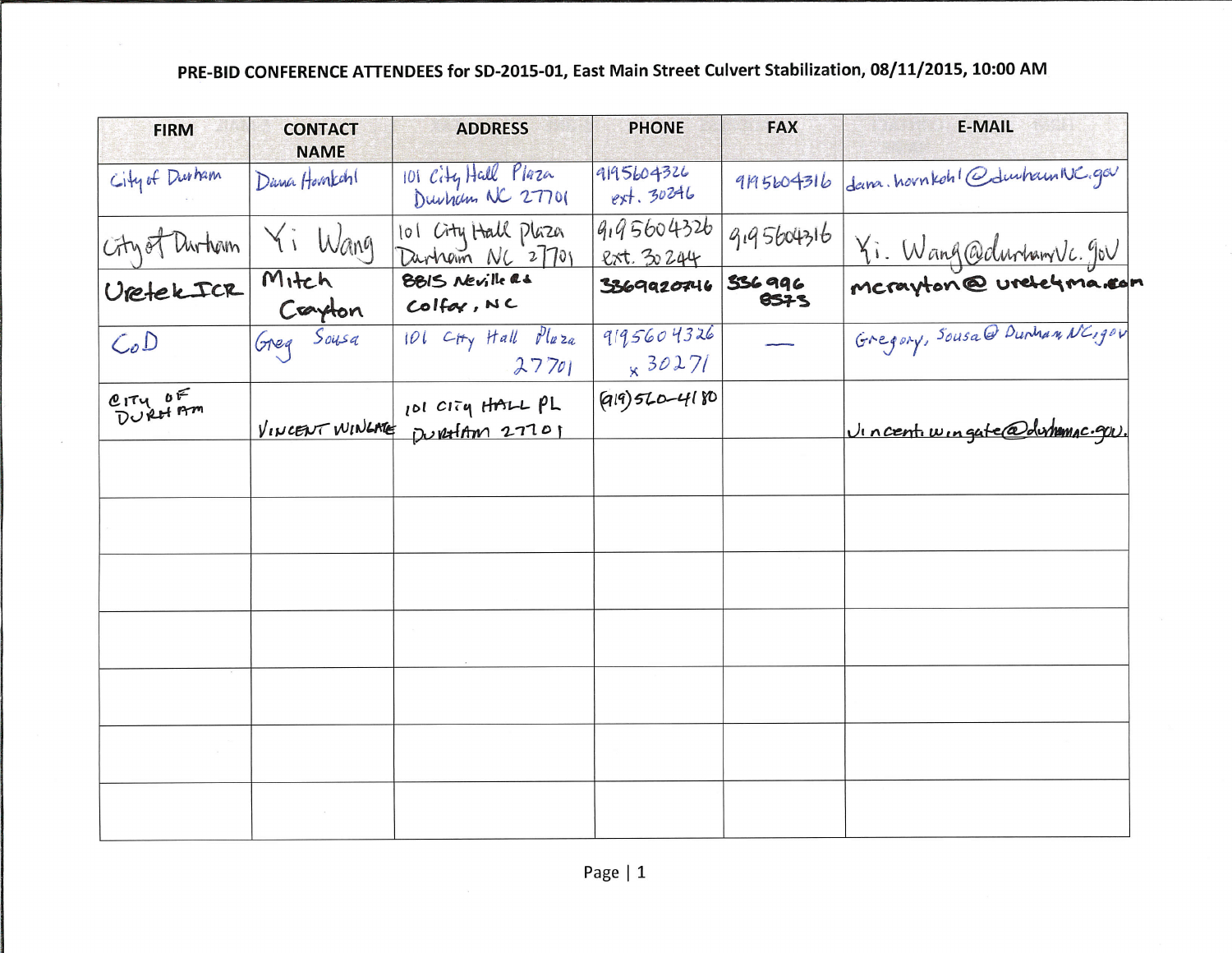#### **DURHAM**

**CITY OF DURHAM**

*Public Works Department* 101 CITY HALL PLAZA | DURHAM, NC 27701 919.560.4326| F 919.560.4316



www.DurhamNC.gov

### CITY OF MEDICINE

# **PRE-BID CONFERENCE AGENDA CONTRACT: SD-2015-01 PROJECT: EAST MAIN STREET CULVERT STABILIZATION**

Date: August 12, 2015

Time: 10:00 AM

Location: City of Durham, Public Works Conference Room, Third Floor

- 1. All attendees are asked to include their contact information on the meeting sign-in sheet. Minutes of this meeting will be distributed to all attendees.
- 2. Contract information includes: Project Manual, appendices, construction Drawings, and a blank Excel unit price work form. Please see the project web page (http://durhamnc.gov/ich/op/pwd/consproj/Pages/SD-2015-01.aspx) for all bidding information including future addenda and requests for information. A list of the Project Manual holders is regularly updated and placed on the project web page.
- 3. The project includes the furnishing of all materials, labor, equipment, tools, etc. unless otherwise specified, for the complete stabilization of the East Main Street culvert by means of void filling and soil stabilization using a high density polyurethane system.
- 4. Project budget is within the range of \$425,000 to \$475,000.
- 5. The identified Project Site is listed below and is located primarily within City right-of-way and on private property. The City is securing rights-of-entry to perform the work on private property. The rights-of-entry will be in place in time for the commencement of construction. a. East Main Street, 1905 East Main Street
- 6. The Engineer for the Project and project manager for the Public Works Department is Dana Hornkohl, (919) 560-4326, ext. 30246, Dana.Hornkohl@DurhamNC.gov.
- 7. Construction limits are shown on the construction Drawings. Traffic control (vehicular and pedestrian) and erosion control are considered incidental to the Work and shall be the responsibility of the Contractor.
- 8. Additional work of a similar nature and similar unit items (up to 50%) may be included in this Contract (see section C-700, paragraph 10.01.C of the Project Manual).
- 9. Vincent Wingate with the Department of Equal Opportunity and Equity Assurance (EO/EA), (919) 560-4180, ext. 17241, Vincent.Wingate@DurhamNC.gov, will address any questions or concerns related to Small Disadvantaged Business Enterprise (SDBE) requirements for bidding.
	- a. Minority SDBE participation goal is 2%, women SDBE participation goal is 1%.
	- b. A list of SDBE firms is included in the Project Manual in Appendix B.
	- c. The Successful Bidder will be required to submit additional information concerning Subcontractors.
	- d. The E-101 form must be signed and submitted regardless of participation for Bids to be deemed responsive.
	- e. The E-107 form should be completed if the bidder fails to meet the SDBE goals.
	- f. The North Carolina Department of Transportation also maintains a directory of DBEs that may be used to satisfy the SDBE goals.